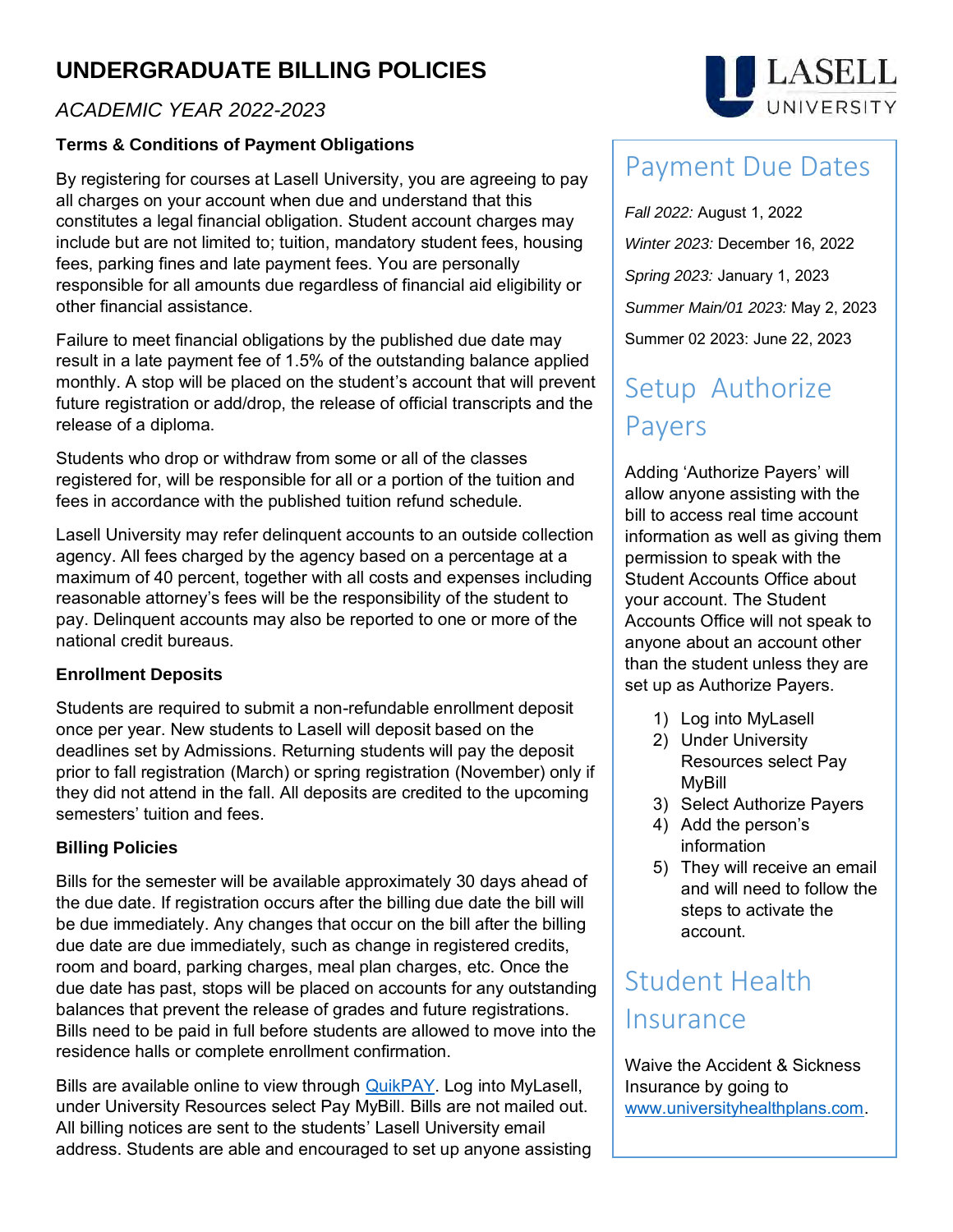them with their bill as Authorize Payers on their account. Authorize Payers can access the same information the student can. They will receive billing notifications and they will be able to speak with the Student Accounts staff regarding the account. Information can only be released to Authorize Payers.

#### **Payment Information**

There are multiple payment options. Payments may be made online via electronic check free of charge or by credit card for a fee. Payments may also be made using federal financial aid, state financial aid, private loans, a payment plan or any combination. For details view the options online at [https://www.lasell.edu/tuition-and](https://www.lasell.edu/tuition-and-aid/payment-information.html)[aid/payment-information.html.](https://www.lasell.edu/tuition-and-aid/payment-information.html)

#### **Health Insurance**

The State of Massachusetts requires that we provide health insurance for all students. Therefore, once per academic year, all students are charged the Accident and Sickness Insurance but those who have their own insurance policy with comparable coverage may waive this charge and enrollment. Waivers need to be done by the billing due date and can be done by going to [www.universityhealthplans.com.](http://www.universityhealthplans.com/)

#### **Tuition & Fees for 2022-2023**

This is an abbreviated listing of the tuition and fees that the majority of Lasell University students are charged. For a full listing of tuition and fees that include part-time tuition, health insurance, other room and board options, commuter meal plan options and parking fees, please view our website at [https://www.lasell.edu/tuition-and-aid/tuition](https://www.lasell.edu/tuition-and-aid/tuition-and-fees.html)[and-fees.html](https://www.lasell.edu/tuition-and-aid/tuition-and-fees.html)**.**

| <b>Full-Time Resident Tuition &amp; Fees</b>  | Semester | Year     |
|-----------------------------------------------|----------|----------|
| Tuition                                       | \$20,490 | \$40,980 |
| Comprehensive Fee                             | \$825    | \$1,650  |
| Room & Board Standard Double Room             | \$8,250  | \$16,500 |
| <b>Total Full-Time Resident Tuition &amp;</b> |          |          |
| Fees                                          | \$29,565 | \$59,130 |
|                                               |          |          |
| <b>Program Major Fees</b>                     | Semester | Year     |
| <b>Health Sciences Major Fee</b>              | \$180    | \$360    |
| Fashion Design/Production Major Fee           | \$180    | \$360    |
| <b>Graphic Design Major Fee</b>               | \$180    | \$360    |

#### **Student Account with a Credit Balance**

Credit balances occurring as a result of excess loans or financial aid will not be issued until the entire loan and/or aid funds have been received by Lasell University. Credit balances for enrolled students will remain on the account unless requested by the student by email, or Federal funds exceed the cost of attendance. Excess Federal funds will be issued to the student in accordance with Federal regulations. Refunds will be issued within three weeks of the request and will be made via Direct Deposit if the information has been provided. For students who do not provide direct deposit information, a refund check will be mailed to the address on file. Students who request a refund prior to the end of the academic year understand that, if additional charges are assessed and/or financial aid is adjusted following receipt of a refund, a balance may be due to the University. Refunds may be processed up to the point charges for the new semester have been posted to the student account. Accounts will be reviewed periodically for non-enrollment and a credit balance refund will be issued automatically. Refunds will not be issued automatically for credits under \$1.00.

To request a refund the student should email [studentaccounts@lasell.edu](mailto:studentaccounts@lasell.edu) and request the exact amount to be refunded. Please also confirm that the refund preference has been verified.

#### **Refund Information**

To add direct deposit as your refund preference, log into MyLasell, under University Resources select Pay MyBill and then select Manage Refunds. You will be able to add your banking information for direct deposit and may change it at any time. Early signup is highly recommended to ensure accurate and timely receipt of student account refunds.

All students should also log into Self Service at [selfservice.lasell.edu](https://selfservice.lasell.edu/SelfService/Home.aspx) at least once each semester to verify their mailing address, name and date of birth are correct.